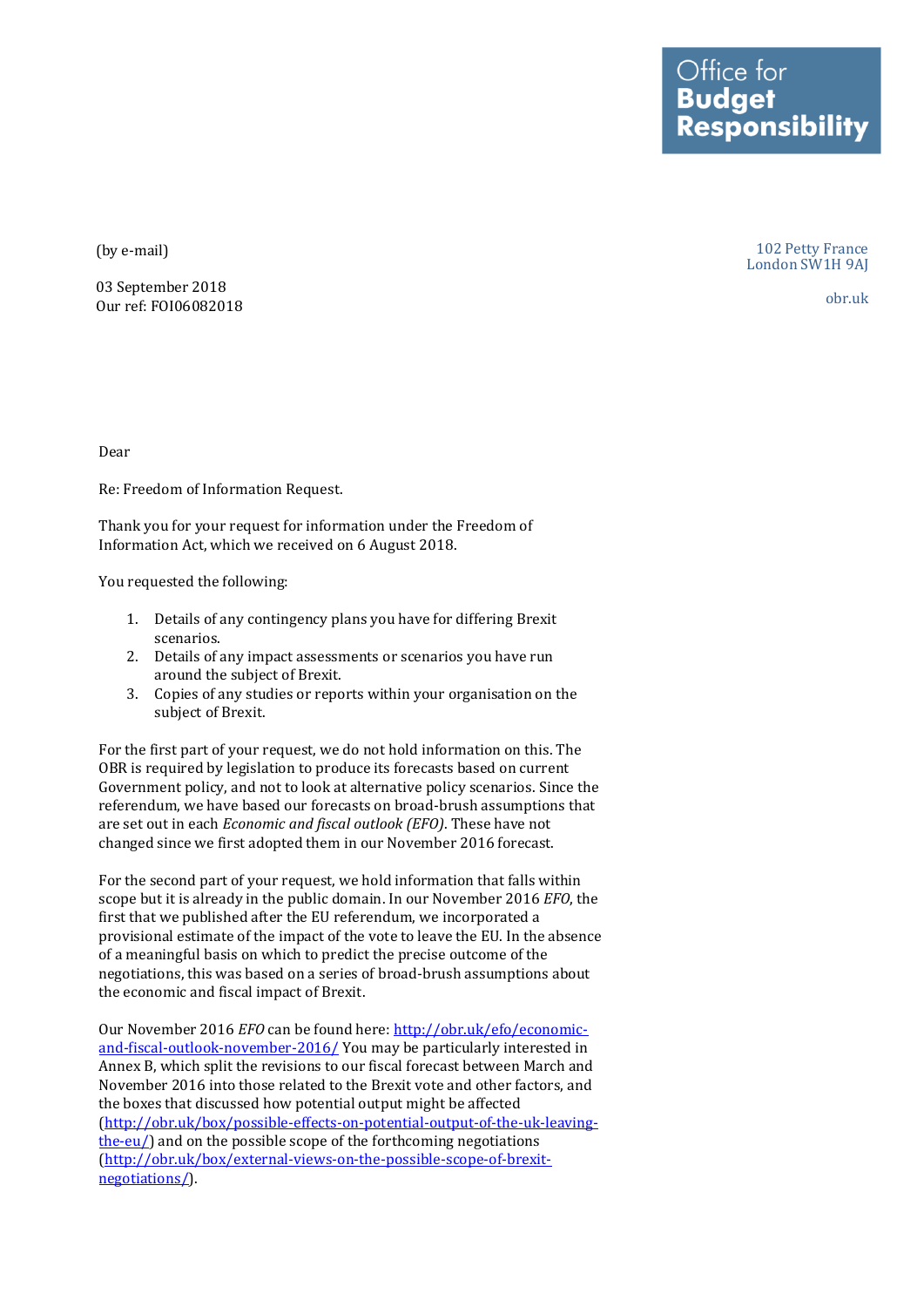Since then, we have also published further detail on our baseline forecast for UK contributions to the EU on a 'no-referendum counterfactual' basis (see Annex B of our November 2017 *EFO*[: http://obr.uk/efo/economic-fiscal](http://obr.uk/efo/economic-fiscal-outlook-november-2017/)[outlook-november-2017/\)](http://obr.uk/efo/economic-fiscal-outlook-november-2017/) and an estimate of the prospective financial settlement with the EU (see Annex B of our March 2018 *EFO*: [http://obr.uk/efo/economic-fiscal-outlook-march-2018/\)](http://obr.uk/efo/economic-fiscal-outlook-march-2018/).

In relation to your third question, we can confirm that we hold information that falls within scope of your request. Much of this material is already in the public domain having been published by other organisations and used to inform our forecast judgements and more general understanding of the Brexit process and approaches to modelling possible outcomes. These include:

- Brexit –an economy-wide Impact Assessment looking into trade, immigration, and Foreign Direct Investment (Jafari and Britz, 2017) <https://www.gtap.agecon.purdue.edu/resources/download/8405.pdf>
- How might lower EU migration affect the UK economy after Brexit? (PWC UK Economic Outlook, 2017) [https://www.pwc.co.uk/economic](https://www.pwc.co.uk/economic-services/ukeo/ukeo-nov17-migration.pdf)[services/ukeo/ukeo-nov17-migration.pdf](https://www.pwc.co.uk/economic-services/ukeo/ukeo-nov17-migration.pdf)
- Brexit and the Impact of Immigration on the UK (Wadsworth et al, 2016) <http://cep.lse.ac.uk/pubs/download/brexit05.pdf>
- The Economic Impact of Brexit-induced Reductions in Migration (Jonathan Portes and Giuseppe Forte, 2016) [https://www.niesr.ac.uk/sites/default/files/publications/The%20Econo](https://www.niesr.ac.uk/sites/default/files/publications/The%20Economic%20Impact%20of%20Brexit-induced%20Reductions%20in%20Migration%20-%20Dec%2016.pdf) [mic%20Impact%20of%20Brexit](https://www.niesr.ac.uk/sites/default/files/publications/The%20Economic%20Impact%20of%20Brexit-induced%20Reductions%20in%20Migration%20-%20Dec%2016.pdf)[induced%20Reductions%20in%20Migration%20-%20Dec%2016.pdf](https://www.niesr.ac.uk/sites/default/files/publications/The%20Economic%20Impact%20of%20Brexit-induced%20Reductions%20in%20Migration%20-%20Dec%2016.pdf)
- Macroeconomic Determinants of International Migration to the UK (Giuseppe Forte and Jonathan Portes, 2017) <http://ftp.iza.org/dp10802.pdf>
- Immigration and the UK economy (Jonathan Wadsworth, 2017) <http://cep.lse.ac.uk/pubs/download/ea039.pdf>
- Cross Whitehall Briefing (2018) [https://www.parliament.uk/documents/commons-committees/Exiting](https://www.parliament.uk/documents/commons-committees/Exiting-the-European-Union/17-19/Cross-Whitehall-briefing/EU-Exit-Analysis-Cross-Whitehall-Briefing.pdf)[the-European-Union/17-19/Cross-Whitehall-briefing/EU-Exit-Analysis-](https://www.parliament.uk/documents/commons-committees/Exiting-the-European-Union/17-19/Cross-Whitehall-briefing/EU-Exit-Analysis-Cross-Whitehall-Briefing.pdf)[Cross-Whitehall-Briefing.pdf](https://www.parliament.uk/documents/commons-committees/Exiting-the-European-Union/17-19/Cross-Whitehall-briefing/EU-Exit-Analysis-Cross-Whitehall-Briefing.pdf)
- Alternative Brexit Economic Analysis (Bootle et al, 2018) [https://www.economistsforfreetrade.com/wp](https://www.economistsforfreetrade.com/wp-content/uploads/2018/03/Alternative-Brexit-Economic-Analysis-Final-2-Mar-18.pdf)[content/uploads/2018/03/Alternative-Brexit-Economic-Analysis-Final-2-](https://www.economistsforfreetrade.com/wp-content/uploads/2018/03/Alternative-Brexit-Economic-Analysis-Final-2-Mar-18.pdf) [Mar-18.pdf](https://www.economistsforfreetrade.com/wp-content/uploads/2018/03/Alternative-Brexit-Economic-Analysis-Final-2-Mar-18.pdf)
- Preparing for Brexit (Cambridge Econometrics, 2018) [http://www.camecon.com/wp-content/uploads/2018/01/Preparing-for-](http://www.camecon.com/wp-content/uploads/2018/01/Preparing-for-Brexit.pdf)[Brexit.pdf](http://www.camecon.com/wp-content/uploads/2018/01/Preparing-for-Brexit.pdf)
- Global value chains, trade shocks and jobs: an application to Brexit (Center for Economic Studies, 2017)
- [https://papers.ssrn.com/sol3/papers.cfm?abstract\\_id=3052259](https://papers.ssrn.com/sol3/papers.cfm?abstract_id=3052259)
- Brexit Trade Impacts: Alternative Scenarios (Ciuriak et al, 2017) <https://www.gtap.agecon.purdue.edu/resources/download/8782.pdf>
- Brexit through the Lens of New Quantitative Trade Theory (Felbermayr et al, 2018[\) https://editorialexpress.com/cgi](https://editorialexpress.com/cgi-bin/conference/download.cgi?db_name=MWITSpring2018&paper_id=63)[bin/conference/download.cgi?db\\_name=MWITSpring2018&paper\\_id=63](https://editorialexpress.com/cgi-bin/conference/download.cgi?db_name=MWITSpring2018&paper_id=63)
- The Costs and Benefits of Leaving the EU: Trade Effects (Dhingra et al, 2017[\) http://eprints.lse.ac.uk/83612/1/dp1478.pdf](http://eprints.lse.ac.uk/83612/1/dp1478.pdf)
- Assessing the economic impact of Brexit: background report (Rabobank, 2017)

[https://economics.rabobank.com/publications/2017/october/assessing](https://economics.rabobank.com/publications/2017/october/assessing-economic-impact-brexit-background-report/)[economic-impact-brexit-background-report/](https://economics.rabobank.com/publications/2017/october/assessing-economic-impact-brexit-background-report/)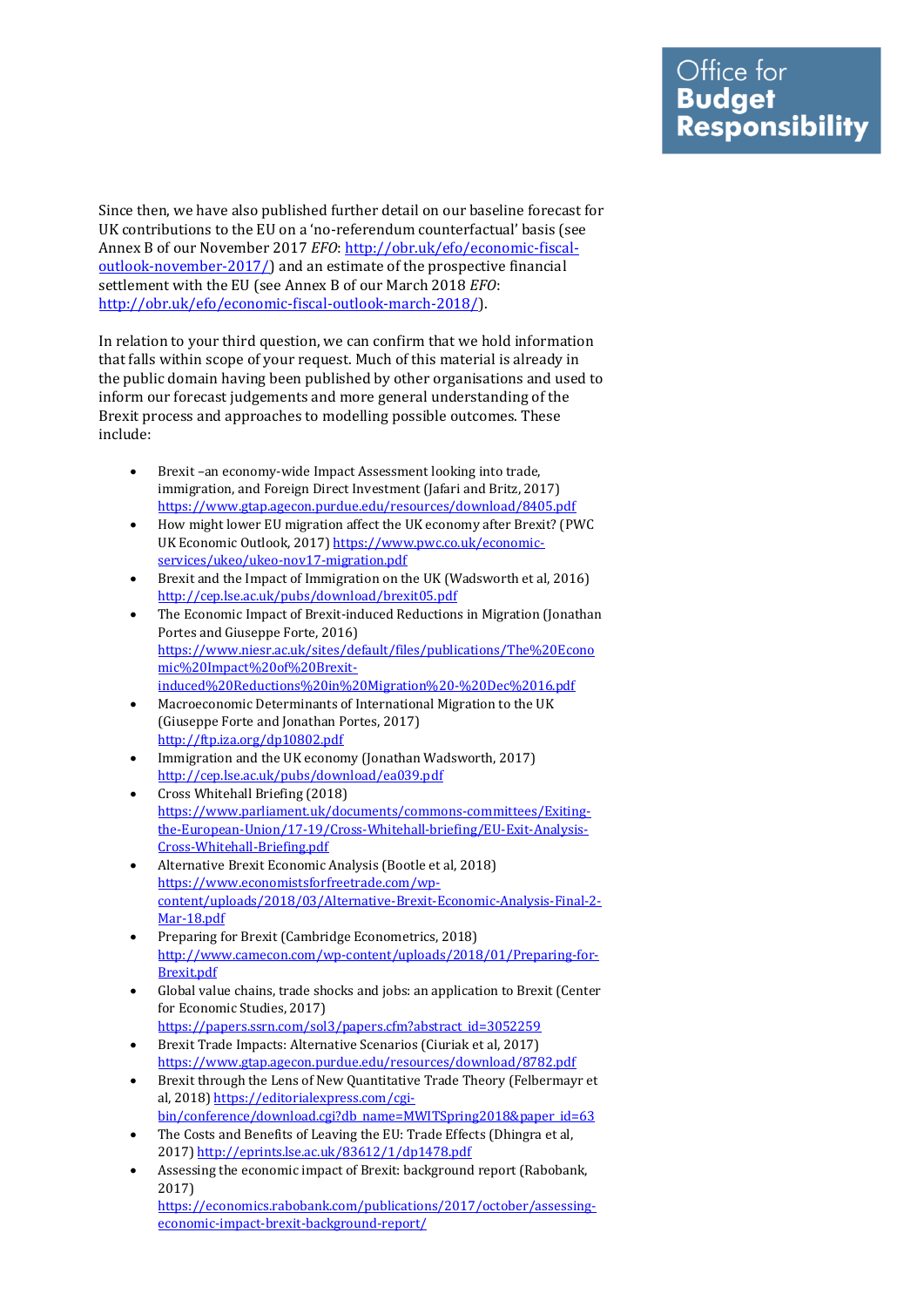- Trade effects of Brexit for the Netherlands (CPB Netherlands, 2016) [https://www.cpb.nl/sites/default/files/omnidownload/CPB-Backgroud-](https://www.cpb.nl/sites/default/files/omnidownload/CPB-Backgroud-Document-June-2016-Trade-effects-of-brexit-for-the-netherlands.pdf)[Document-June-2016-Trade-effects-of-brexit-for-the-netherlands.pdf](https://www.cpb.nl/sites/default/files/omnidownload/CPB-Backgroud-Document-June-2016-Trade-effects-of-brexit-for-the-netherlands.pdf)
- HM Treasury analysis: the long-term economic impact of EU membership and the alternatives (2016) [https://assets.publishing.service.gov.uk/government/uploads/system/up](https://assets.publishing.service.gov.uk/government/uploads/system/uploads/attachment_data/file/517415/treasury_analysis_economic_impact_of_eu_membership_web.pdf) [loads/attachment\\_data/file/517415/treasury\\_analysis\\_economic\\_impact\\_](https://assets.publishing.service.gov.uk/government/uploads/system/uploads/attachment_data/file/517415/treasury_analysis_economic_impact_of_eu_membership_web.pdf) [of\\_eu\\_membership\\_web.pdf](https://assets.publishing.service.gov.uk/government/uploads/system/uploads/attachment_data/file/517415/treasury_analysis_economic_impact_of_eu_membership_web.pdf)
- The long-term economic impact of leaving the EU (NIESR, 2016) [https://www.niesr.ac.uk/sites/default/files/publications/National%20Ins](https://www.niesr.ac.uk/sites/default/files/publications/National%20Institute%20Economic%20Review-2016-Ebell-121-38.pdf) [titute%20Economic%20Review-2016-Ebell-121-38.pdf](https://www.niesr.ac.uk/sites/default/files/publications/National%20Institute%20Economic%20Review-2016-Ebell-121-38.pdf)
- The Economic Consequences of Brexit: A Taxing Decision (OECD, 2016) [https://www.oecd.org/eco/The-Economic-consequences-of-Brexit-27](https://www.oecd.org/eco/The-Economic-consequences-of-Brexit-27-april-2016.pdf) [april-2016.pdf](https://www.oecd.org/eco/The-Economic-consequences-of-Brexit-27-april-2016.pdf)
- What if...? The Consequences, challenges & opportunities facing Britain outside EU (Open Europe, 2015) [https://openeurope.org.uk/intelligence/britain-and-the-eu/what-if-there](https://openeurope.org.uk/intelligence/britain-and-the-eu/what-if-there-were-a-brexit/)[were-a-brexit/](https://openeurope.org.uk/intelligence/britain-and-the-eu/what-if-there-were-a-brexit/)
- Leaving the EU: Implications for the UK economy (PWC, 2016) [https://www.pwc.co.uk/economic-services/assets/leaving-the-eu](https://www.pwc.co.uk/economic-services/assets/leaving-the-eu-implications-for-the-uk-economy.pdf)[implications-for-the-uk-economy.pdf](https://www.pwc.co.uk/economic-services/assets/leaving-the-eu-implications-for-the-uk-economy.pdf)
- Long-term impact of Brexit on the EU (IMF, 2018) [https://www.imf.org/en/Publications/CR/Issues/2018/07/18/Euro-](https://www.imf.org/en/Publications/CR/Issues/2018/07/18/Euro-Area-Policies-Selected-Issues-46097)[Area-Policies-Selected-Issues-46097](https://www.imf.org/en/Publications/CR/Issues/2018/07/18/Euro-Area-Policies-Selected-Issues-46097)
- Brexit: food prices and availability (House of Lords European Union Committee, 2018) [https://publications.parliament.uk/pa/ld201719/ldselect/ldeucom/129/](https://publications.parliament.uk/pa/ld201719/ldselect/ldeucom/129/129.pdf) [129.pdf](https://publications.parliament.uk/pa/ld201719/ldselect/ldeucom/129/129.pdf)
- Will Brexit raise the cost of living (Clarke et al, 2017) [http://blogs.sussex.ac.uk/uktpo/files/2017/11/Will-Brexit-Raise-the-](http://blogs.sussex.ac.uk/uktpo/files/2017/11/Will-Brexit-Raise-the-Cost-of-Living.pdf)[Cost-of-Living.pdf](http://blogs.sussex.ac.uk/uktpo/files/2017/11/Will-Brexit-Raise-the-Cost-of-Living.pdf)
- The Customs Union, tariff reductions and consumer prices (IFS, 2018) <https://www.ifs.org.uk/uploads/publications/bns/BN225.pdf>
- Global Britain: Priorities for trade beyond the European Union (Open Europe, 2017[\) https://2ihmoy1d3v7630ar9h2rsglp-wpengine.netdna](https://2ihmoy1d3v7630ar9h2rsglp-wpengine.netdna-ssl.com/wp-content/uploads/2017/04/170424_Global-Britain-paper-FULL-VERSION-WITHOUT-EMBARGO.pdf)[ssl.com/wp-content/uploads/2017/04/170424\\_Global-Britain-paper-](https://2ihmoy1d3v7630ar9h2rsglp-wpengine.netdna-ssl.com/wp-content/uploads/2017/04/170424_Global-Britain-paper-FULL-VERSION-WITHOUT-EMBARGO.pdf)[FULL-VERSION-WITHOUT-EMBARGO.pdf](https://2ihmoy1d3v7630ar9h2rsglp-wpengine.netdna-ssl.com/wp-content/uploads/2017/04/170424_Global-Britain-paper-FULL-VERSION-WITHOUT-EMBARGO.pdf)
- Freedom to flourish: UK regulatory autonomy, recognition, and a productive economy (IEA, 2018[\) https://iea.org.uk/publications/freedom](https://iea.org.uk/publications/freedom-to-flourish/)[to-flourish/](https://iea.org.uk/publications/freedom-to-flourish/)

We hold other material that we consider to be exempt from release under Section 36 of the Freedom of Information Act. This provides an exemption for information where, in the reasonable opinion of a qualified person (in this case Robert Chote, Chairman of the OBR), release would be likely to inhibit the free and frank provision of advice, or exchange of views for the purposes of deliberation.

The Chairman of the OBR has considered the balance of public interest in disclosure of this information and has judged that disclosure would undermine the private space needed to freely discuss and develop the OBR's forecasts, and that release would be likely to inhibit engagement in such discussions in the future.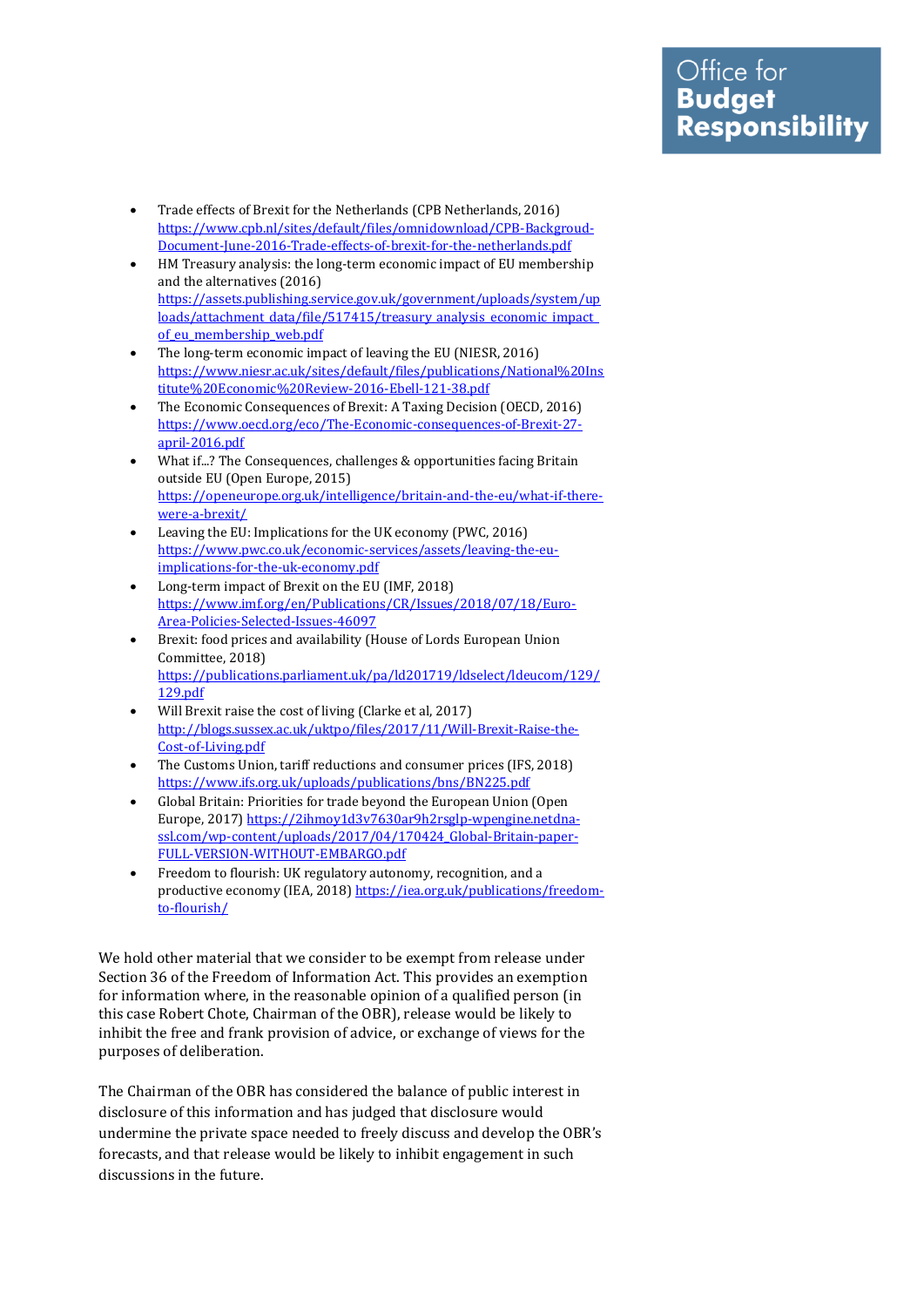You might also find relevant the letter that Robert Chote sent to the Treasury Select Committee in April 2018 regarding the incorporation of the Government's prospective exit agreement with the EU in the OBR forecast: [http://obr.uk/docs/dlm\\_uploads/TSC\\_Withdrawal\\_Agreement\\_April\\_2018.](http://obr.uk/docs/dlm_uploads/TSC_Withdrawal_Agreement_April_2018.pdf) [pdf](http://obr.uk/docs/dlm_uploads/TSC_Withdrawal_Agreement_April_2018.pdf)

I hope this information is useful to you. If you have any other queries about this letter, please send them to our enquiries inbox at [obr.enquiries@obr.uk.](mailto:obr.enquiries@obr.uk)

Yours sincerely

Freedom of Information Unit **Office for Budget Responsibility**

## **Copyright notice**

Most documents supplied in response to a Freedom of Information request continue to be protected by copyright. You are free to use these documents for your information, including for any non-commercial research you may be doing. Documents can also be used for the purposes of news reporting. Any other re-use, for example commercial publication, would require the permission of the copyright holder. Government officials will have produced most documents supplied by the OBR and so the information will be Crown Copyright. Crown Copyright is managed by HMSO and you can find out details on the arrangements for re-using Crown Copyright on http://www.hmso.gov.uk/copyright/licences/click-use-home.htm

## **Your right to complain under the Freedom of Information Act 2000**

If you are not happy with this reply, you may request a review by writing to OBR Enquiries, Office for Budget Responsibility, 14T, 102 Petty France, London SW1H 9AJ or by email to obr.enquiries@obr.uk.

Any review request must be made within 2 months of the date of this letter.

It would assist our review if you set out which aspects of the reply concern you and why you are dissatisfied.

If you are not content with the outcome your complaint, you may apply directly to the Information Commissioner for a decision. Generally, the ICO cannot make a decision unless you have exhausted the complaints procedure